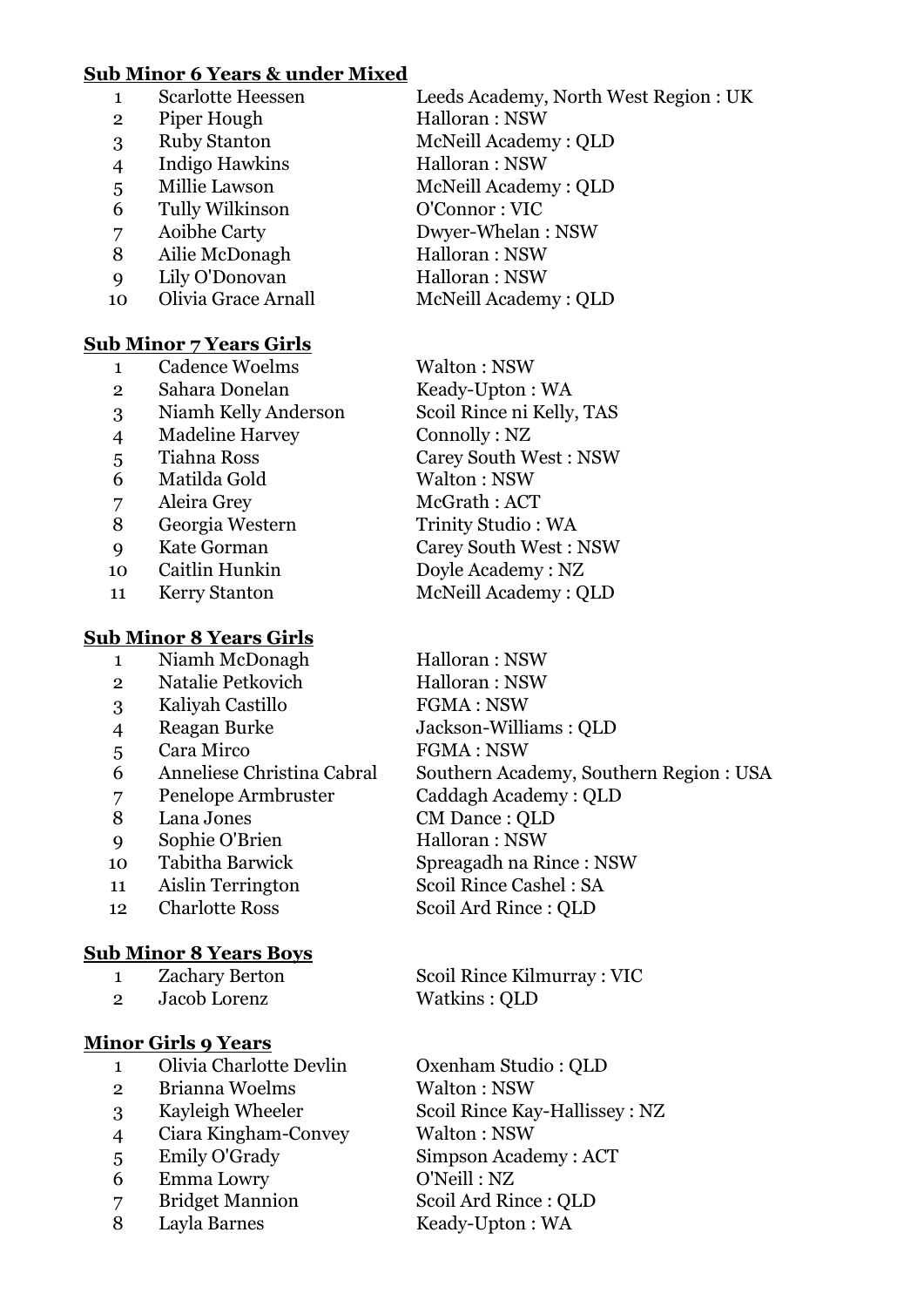| 9              | Caitlin Schultz         |
|----------------|-------------------------|
| $\overline{Q}$ | Malea Ross              |
| 11             | Leila Broadley          |
| 11             | Maddison Budd           |
| 13             | Abbie Gallagher         |
| 14             | Gabrielle Rothfield     |
| 15             | <b>Ruby Travers</b>     |
| 16             | Abigail Trew            |
| 17             | <b>Piper McNally</b>    |
| 18             | Tahlia Kay              |
| 18             | Memphis O Keefe         |
| 20             | Yarra Jackson           |
| 21             | Destiny Juul            |
| 22             | <b>Elliette Simpson</b> |
| 23             | <b>Elizabeth Roe</b>    |
|                |                         |

#### **Minor Boys 9 Years**

#### **Minor Girls 10 Years**

 Maeve Wilkinson O'Connor : VIC Ciara-Leigh Carey Carey SW : NSW Isabella Campeotto WA Academy : WA Jenna Murphy McBrearty : NSW Ella Kennedy McBrearty : NSW Madison O'Brien Halloran : NSW 8 Bridie Mulcahy Newry Studio : SA Amy Mason Carey SW : NSW 10 Haylee Wolter Crocker: QLD 14 Isabella Toubia Newry Studio : SA Melissa Crean O'Neill : NZ 16 Jade Triplett Miller : SA Cassie Perkins O'Brien : WA 19 Niamh Cussen Miller : SA Regan Walshe Doyle Academy : NZ Anika Grant Lynagh : QLD Aislinn Carey Carey SW : NSW

# **Minor Boys 10 Years**

Newry Studio : SA Carey SW : NSW  $Cox : NSW$ Scoil Rince Kilmurray : VIC Watkins : OLD Sydney Academy : NSW Simpson Academy : ACT CM Dance : OLD Oxenham Studio : OLd Simpson Academy : ACT Jackson-Williams : OLD McBrearty : NSW McBrearty: NSW Lynagh : QLD Walker/Kick : QLD

1 Isaac Bartlett Penrith Gaels Maher : NSW 2 Kyle Faber Carey South West : NSW

 Darcy Teese Melbourne Academy : VIC Freya Jones Scoil Ard Rince : QLD Eimear Lucey Dwyer-Whelan : NSW 13 Ella Ross Scoil Ard Rince : QLD Paige Heinrich Pacific Irish Dance : VIC Harriet Hogben Sydney Academy : NSW Keeleigh Burke Jackson-Williams : QLD Tara McAteer Scoil Ard Rince : QLD Pyper McCausland Yong - Goss Academy : QLD 26 Alannah Lock Higgins Academy : NSW

1 Zac Elliott Melbourne Academy : VIC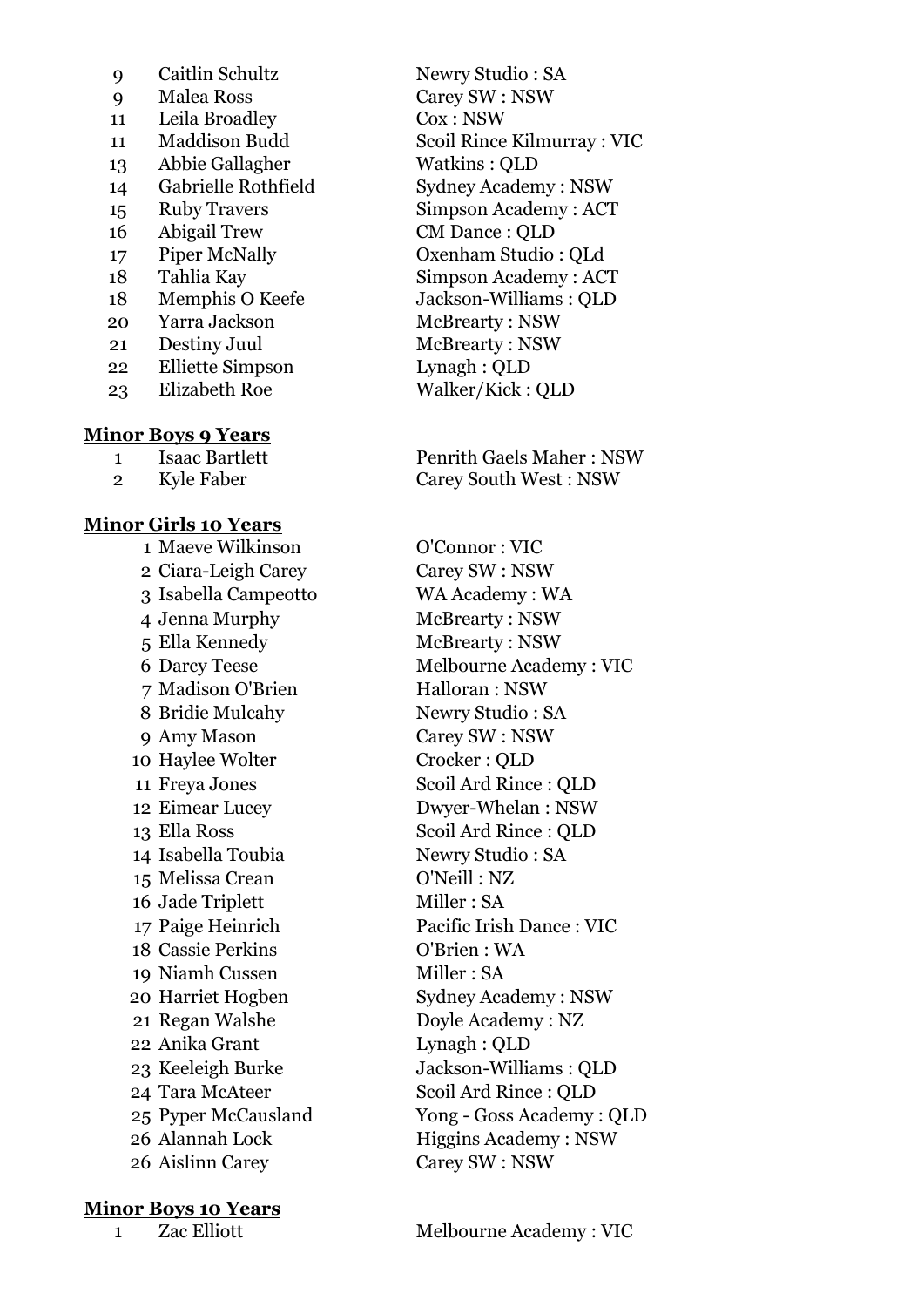- Denzel Liddle Crocker : QLD
- 
- 
- William Harcourt Cosgriff : VIC
- Micah Lorenz Watkins : QLD
- 

# **Junior Girls 11 Years**

 Trinity Woelms Walton : NSW Chelsea Lindsell Liz Gregory Academy : ACT Elise Mannion Scoil Ard Rince : QLD Paige Blonk Eire Dance Australia : QLD 5 Claire Giles Mulcahy : VIC Charli Doyle Eire Dance Australia : VIC Sienna Castillo Fiona-Gaye Moore : NSW Olivia Andrews Eire Dance Australia : QLD Isabella Armitage Walker/Kick : QLD Jade Dacey Sydney Academy : NSW 11 Francesca Kyral Walton : NSW Ruby Kelly Bedelia Academy : ACT 13 Bella Masters Higgins Academy : NSW 14 Holly Abbott Howe : SA Hilary Reisenleiter Eire Dance Australia : QLD Mackenzie Tydd Eire Dance Australia : QLD Nikita Van Heerden CM Dance : QLD Tess Torrance Eire Dance Australia : VIC Charlotte Scott O'Neill : NZ Saoirse Zabakly Dwyer-Whelan : NSW Alyssa Marcon Melbourne Academy : VIC Sophie Shackleton O'Neill : NZ Aaliyah Sinclair Scoil Ard Rince : QLD 24 Niamh Canning Penrith Gaels Maher : NSW Milliea Coonz Jackson-Williams : QLD Hazel Collishaw O'Neill : NZ

# **Junior Boys 11 Years**

- Ethan Hewitt O'Connor : VIC
- 
- Angus Limbrey Carroll : NSW
- Corbin Walker Watkins : QLD
- 5 Oliver King SR Creer : NSW
- 

# **Junior Girls 12 Years**

- 1 Danah Pham Halloran : NSW
- 2 Bethany Fleet Miller : SA
- 3 Madison Webb Howe: SA
- 
- 4 Imogen Ryan McBrearty : NSW
- 
- Brooke Elliot Forster Doyle Academy : NZ
- 8 Annabel Bailey Miller : SA

 Cillian Kelly Scoil Rince Kilmurray : VIC Cameron Purcell Penrith Gaels Maher : NSW Lachlan Hockley Spreagadh na Rince : NSW

 Thomas Doherty Scoil Rince Kilmurray : VIC William Rothfield Sydney Academy : NSW

 Madeleine Victoria Cabral Southern Academy : Southern Region, USA Jessica Smith Jackson-Williams : QLD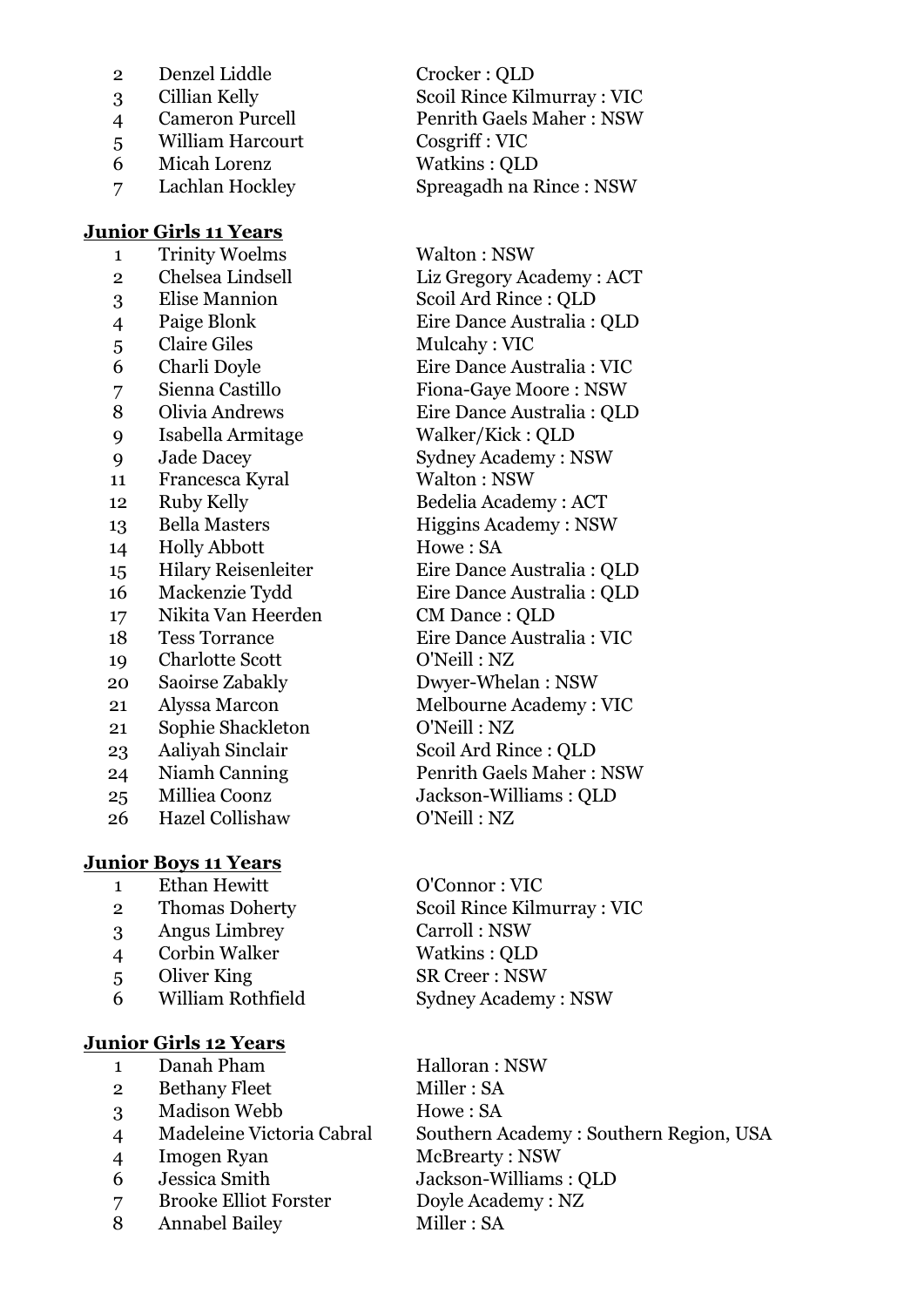| 9  | Sahara Ashby                 | Crocker: QLD               |
|----|------------------------------|----------------------------|
| 10 | <b>Brooke Mackenzie</b>      | Cox : NSW                  |
| 11 | Sophie Dart                  | McBrearty: NSW             |
| 12 | Leah Kingham-Convey          | Walton: NSW                |
| 13 | Brianna Ross                 | Spreagadh na Rince: NSW    |
| 14 | Ashleigh Neiland             | Jackson-Williams: QLD      |
| 15 | Zoe Elliott                  | Melbourne Academy: VIC     |
| 16 | Stella Ashley                | Trinity Studio: WA         |
| 17 | Ella Borgo                   | Bedelia Academy: ACT       |
| 18 | Alice Keys                   | Watkins: QLD               |
| 19 | <b>Fuschia Cooper</b>        | Eire Dance Australia : QLD |
| 20 | Carla Waddell                | Doyle Academy: NZ          |
| 21 | <b>Chloe Burrows Andrews</b> | Scoil Ard Rince: QLD       |
| 22 | <b>Imogen Tyson</b>          | CM Dance: QLD              |
|    |                              |                            |
|    | <b>Junior Boys 12 Years</b>  |                            |

|   | Dante Holdsworth | Crocker: QLD   |
|---|------------------|----------------|
| 2 | Thomas Kavanagh  | CM Dance : QLD |

## **Intermediate Girls 13 Years**

| 1               | <b>Bridey Lobb</b>     |
|-----------------|------------------------|
| $\overline{2}$  | Hannah Lowry           |
| 3               | <b>Aillie Russell</b>  |
| $\overline{4}$  | Brianna Coyle          |
| 5               | Keely O'Grady          |
| 6               | Georgie Purcell        |
| $\overline{7}$  | <b>Trinity Berton</b>  |
| 8               | <b>Heather Wright</b>  |
| 9               | Eleftheria Stoubidis   |
| 10              | Kate Edgar             |
| 11              | Emma-Kate Roma         |
| 12 <sup>°</sup> | <b>Isobel Chambers</b> |
| 13              | Kaja Safjar            |
| 14              | Logan Tydd             |
| 15              | Ayla Watkins           |
| 16              | <b>Connie Sutton</b>   |
| 17              | Olivia Maljevac        |
| 18              | <b>Grace Stevens</b>   |
| 19              | Erin Browne            |
| 20              | Ciana O'Neill          |
| 21              | <b>Willow Goldie</b>   |
| $22\,$          | Ella Giammichele       |
| 23              | Niamh Mathers          |
| 24              | Amelia Roy             |
| 25              | <b>Rachel Hay</b>      |
|                 |                        |

# **Intermediate Boys 13 Years**

| $1 \quad \blacksquare$ | Liam McWeeney       | Walton: NSW                 |
|------------------------|---------------------|-----------------------------|
| $2^{\circ}$            | Lachlan Ball        | <b>Christine Ayres: VIC</b> |
| $\mathbf{P}$           | Lachlan Stedman     | <b>Christine Ayres: VIC</b> |
| 4                      | <b>Isaac Loxley</b> | Scoil Ard Rince: QLD        |
| 5 <sup>1</sup>         | Flynn Wilkinson     | O'Connor: VIC               |
|                        |                     |                             |

Scoil Rince Kilmurray : VIC O'Neill : NZ McBrearty: NSW Christine Ayres : VIC Doyle Academy : NZ Penrith Gaels Maher : NSW Scoil Rince Kilmurray : VIC O'Neill : NZ Fiona-Gaye Moore : NSW Scoil Ard Rince : QLD Lynagh : QLD  $Cox : NSW$ Scoil Rince Kilmurray : VIC Eire Dance Australia : QLD Eire Dance Australia : QLD McBrearty: NSW Dwyer-Whelan : NSW Sydney Academy : NSW Halloran : NSW Pacific Irish Dance : VIC Watkins : QLD CM Dance : QLD Kavanagh : WA Doyle Academy : NZ Howe : SA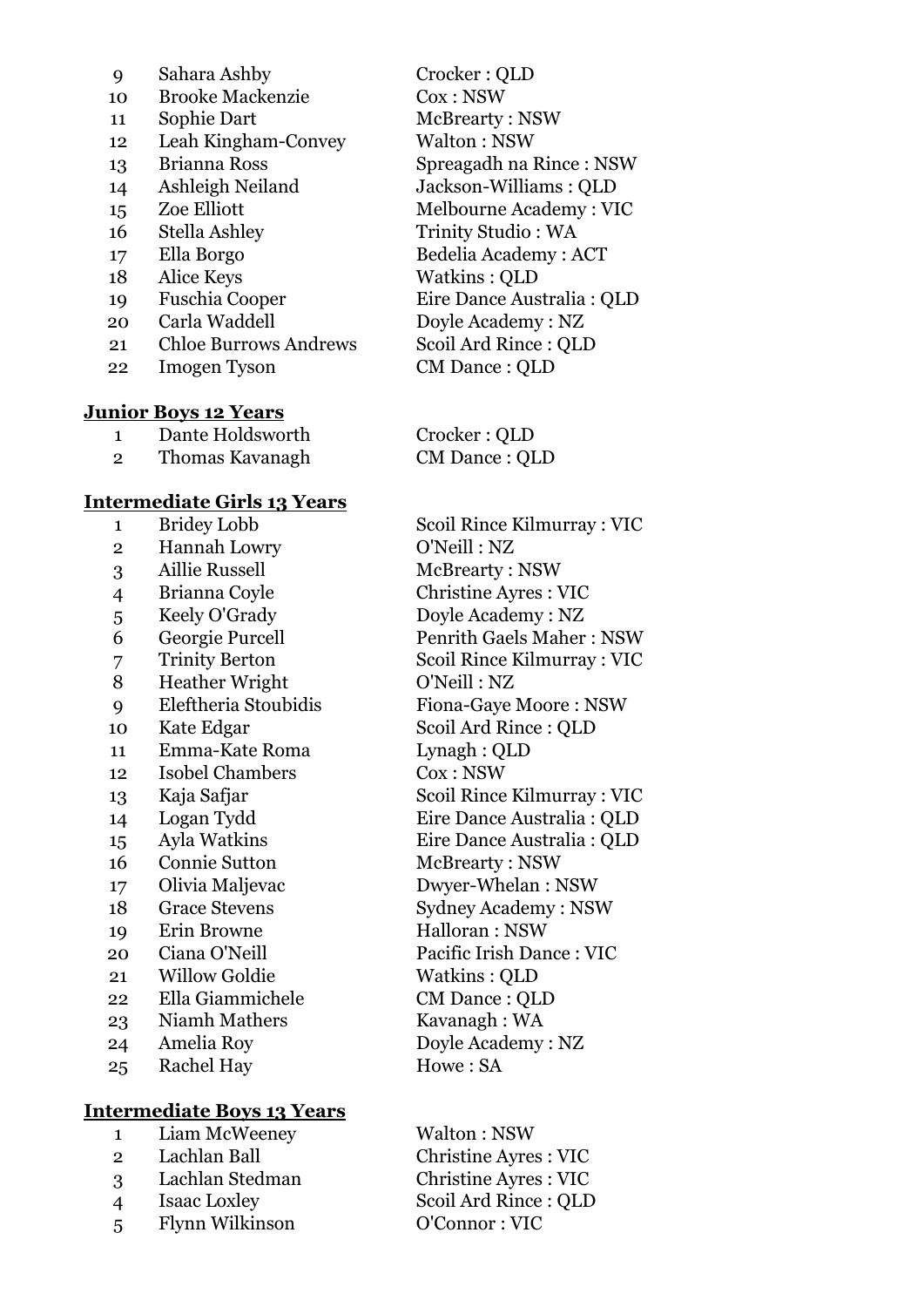### **Intermediate Girls 14 Years**

| 1              | Ellie Barbagallo            |
|----------------|-----------------------------|
| $\overline{2}$ | Caitlin Hanley-Smith        |
| 3              | Louise Hewitt               |
| $\overline{4}$ | Melina Liddle               |
| 5              | Lilly Conlon                |
| 6              | Claudia Balogh              |
| $\overline{7}$ | <b>Charlotte Crean</b>      |
| 8              | Kahli Gilchrist             |
| 9              | Roisin Hayes                |
| 10             | <b>Brooke Hill</b>          |
| 11             | <b>Kaitlin Weeks</b>        |
| 12             | Isabelle Chui               |
| 12             | <b>Isobel Ashley</b>        |
| 14             | Shannon Neiland             |
| 15             | Shannon Gerrard             |
| 15             | <b>Brea Merison</b>         |
| 17             | Erica Le Pine-Mesman        |
| 18             | Ella Masterson              |
| 19             | Niamh Marsden               |
| 20             | Megi McGeown                |
| 21             | <b>Angel Gillies</b>        |
| 22             | <b>Nyah Burrows Andrews</b> |
| 23             | Montana O Keefe             |
| 24             | Ava Maris Cabral            |
| ിട             | Niomh Allon.                |

# **Intermediate Boys 14 Years**

|                | Liam Costello        | <b>SR Creer: NSW</b>          |
|----------------|----------------------|-------------------------------|
| $\overline{2}$ | <b>Jack Meimaris</b> | Crocker: QLD                  |
| 3              | <b>Adam Robinson</b> | WA Academy: WA                |
| $\overline{4}$ | Daniel Donnelly      | McEntegart: Cuige Uladh, Eire |
| 5              | Liam Nepali          | Crocker: QLD                  |
| 6              | Andy Carter          | Carroll: NSW                  |
| 7              | Declan Mac Mahon     | <b>QIA Dancers: QLD</b>       |
| 8              | <b>Bowen Walker</b>  | Watkins: QLD                  |
| Q              | Adam Gray            | Watkins: QLd                  |
|                |                      |                               |

# **Senior Girls 15 Years**

| Hannah Walker Kent |  |
|--------------------|--|
|                    |  |

- 
- 
- 
- 5 Jessica Hogan Miller : SA
- 
- 
- 8 Madeline Fitzgerald QIA Dancers : QLD
- 9 Nancy Holohan Kavanagh : WA
- 10 Niamh Mortimer-Semple O'Neill : NZ
- 11 Molly Kingham-Convey Walton : NSW

QIA Dancers : QLD Cosgriff : VIC O'Connor : VIC Crocker : QLD Miller : SA Bedelia Academy : ACT O'Neil NZ Sydney Academy : NSW Fiona-Gaye Moore : NSW Jackson-Williams : QLD Penrith Gaels Maher : NSW Scoil Ard Rince : OLD Trinity Studio : WA Jackson-Williams : QLD Tir An Oir : ACT Scoil Ard Rince : QLD O'Neill : NZ Walker/Kick : QLD Sydney Academy : NSW Crocker : OLD O'Connor : VIC Scoil Ard Rince : QLD Jackson-Williams : OLD Southern Academy : Southern Region, USA 25 Niamh Allan Eire Dance Australia : QLD

Simpson Academy : ACT 2 Kyra Atherton McBrearty : NSW Ciara Walshe Doyle Academy : NZ Christina O'Connor Dwyer-Whelan : NSW Sophie Liang Scoil Ard Rince : QLD Caitlin Carr Crocker : QLD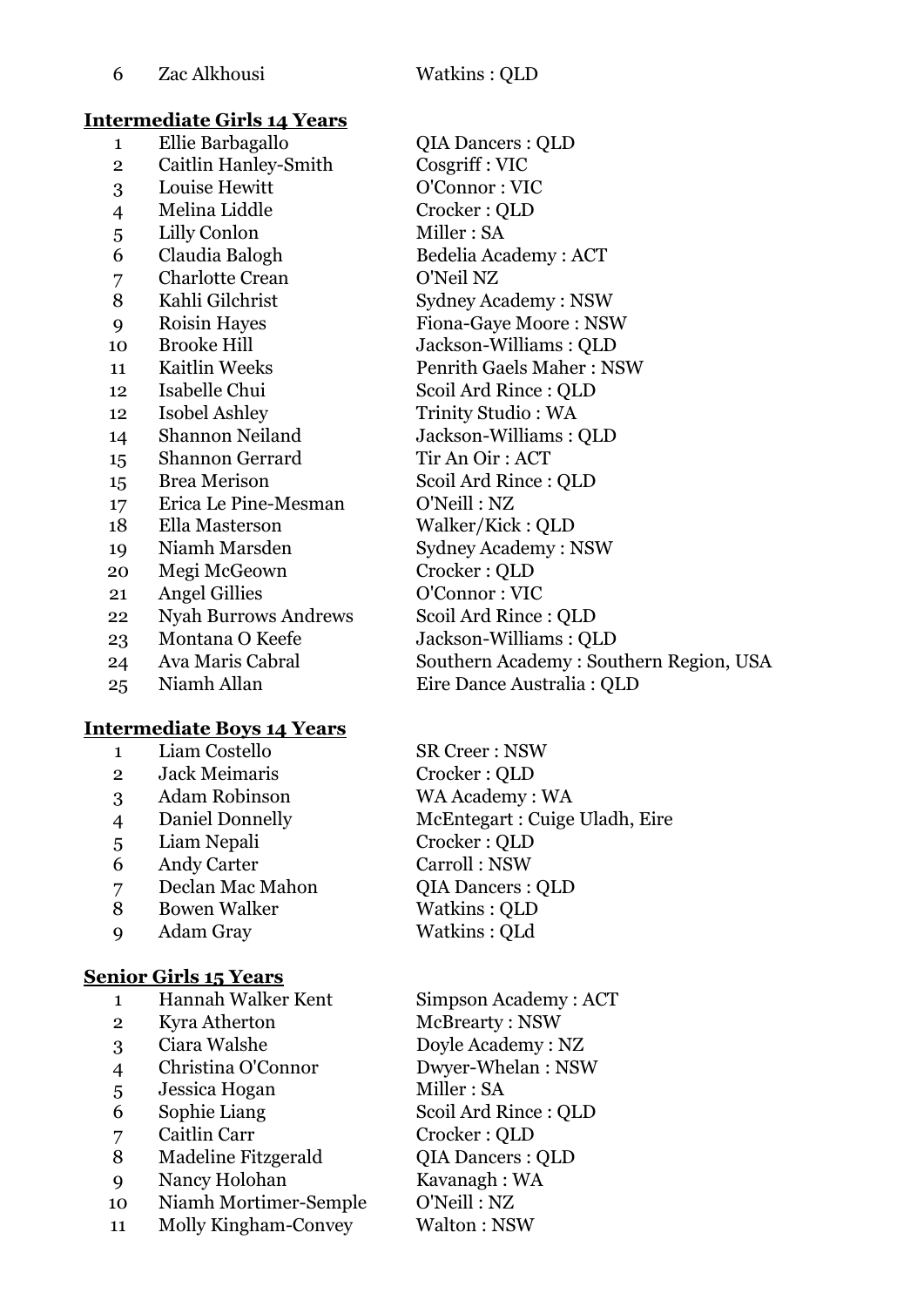| 12 | Abigail Loxley          | Scoil Ard Rince: QLD  |
|----|-------------------------|-----------------------|
| 13 | <b>Trinity Ryan</b>     | WA Academy: WA        |
| 14 | <b>Colette Blake</b>    | Scoil Ard Rince: QLD  |
| 15 | Eilish Riley            | O'Neill: NZ           |
| 16 | Sarah Pym               | Jackson-Williams: QLD |
| 17 | Alexandra Tait          | Kerry: NZ             |
| 18 | Niamh Gardner           | Miller: SA            |
| 19 | Johanna Scott Rodriguez | Kerry : NZ            |
|    |                         |                       |

#### **Senior Boys 15 Years**

|               | Will Limbrey         | Carroll: NSW   |
|---------------|----------------------|----------------|
| $\mathcal{P}$ | <b>Samuel Barnes</b> | Watkins: QLD   |
| $\mathcal{R}$ | <b>Elliot Sutton</b> | McBrearty: NSW |
|               | Jeremy Burrell       | Kerry : NZ     |

#### **Senior Girls 16 Years**

| T              | <b>ETHET MCGHIS</b>          |
|----------------|------------------------------|
| 2              | Taylah Attwell-Gill          |
| 3              | <b>Madeleine Howe</b>        |
| $\overline{4}$ | Ella Van Dyck                |
| 5              | Lara Haynes                  |
| 6              | Teisha Hedges                |
| 7              | Michaela Mason               |
| 8              | <b>Isobel Kanaley</b>        |
| 9              | Chanel Wardini               |
| 10             | Roisin McHale                |
| 11             | Aelish Kelly                 |
| 12             | Georgia Robinson             |
| 13             | Hannah Kim                   |
| 14             | Ellie Borg                   |
| 15             | Jade Abbey                   |
| 16             | <b>Kirrily Dowsett</b>       |
| 17             | Sian Hamilton                |
| 18             | <b>Molly Bentinck Stokes</b> |
| 19             | Erin Burt                    |
|                |                              |
|                |                              |

# **Senior Boys 16 Years**

| Mitchell O'Hara |
|-----------------|
|                 |

2 Brendan Tracey Carroll : NSW

# **Junior Ladies 17 Years**

- 1 Jasmine Merison Scoil Ard Rince : QLD
- 2 Samantha Tait Kerry : NZ
- 3 Olivia Ludgate Kerry : NZ
- 
- 
- 
- 
- 8 Brittany Pymm WA Academy : WA
- 
- 
- 11 Samantha Gray Scoil Ard Rince : QLD

1 Emer McGing Scoil Rince Kilmurray : VIC Miller : SA Cosgriff : VIC Lynagh : QLd Bedelia Academy : ACT Bird Academy : NSW Carey SW : NSW Dwyer-Whelan : NSW Halloran : NSW  $Cox : NSW$ Mulcahy : VIC Carey SW : NSW Scoil Rince Kay-Hallissey : NZ Carey SW : NSW Carey SW : NSW 0'Connor : VIC **SR Creer : NSW** Connolly : NZ **SR Creer : NSW** 

O'Neill : NZ

 Grace Kelly Walker/Kick : QLD Annie Devine Penrith Gaels Maher : NSW Eliza Bulloch Scoil Ard Rince : QLD 7 Sophie Kelly Bedelia Academy : ACT Emma Sansone Adelaide Academy : SA Alyssa Hill Jackson-Williams : QLD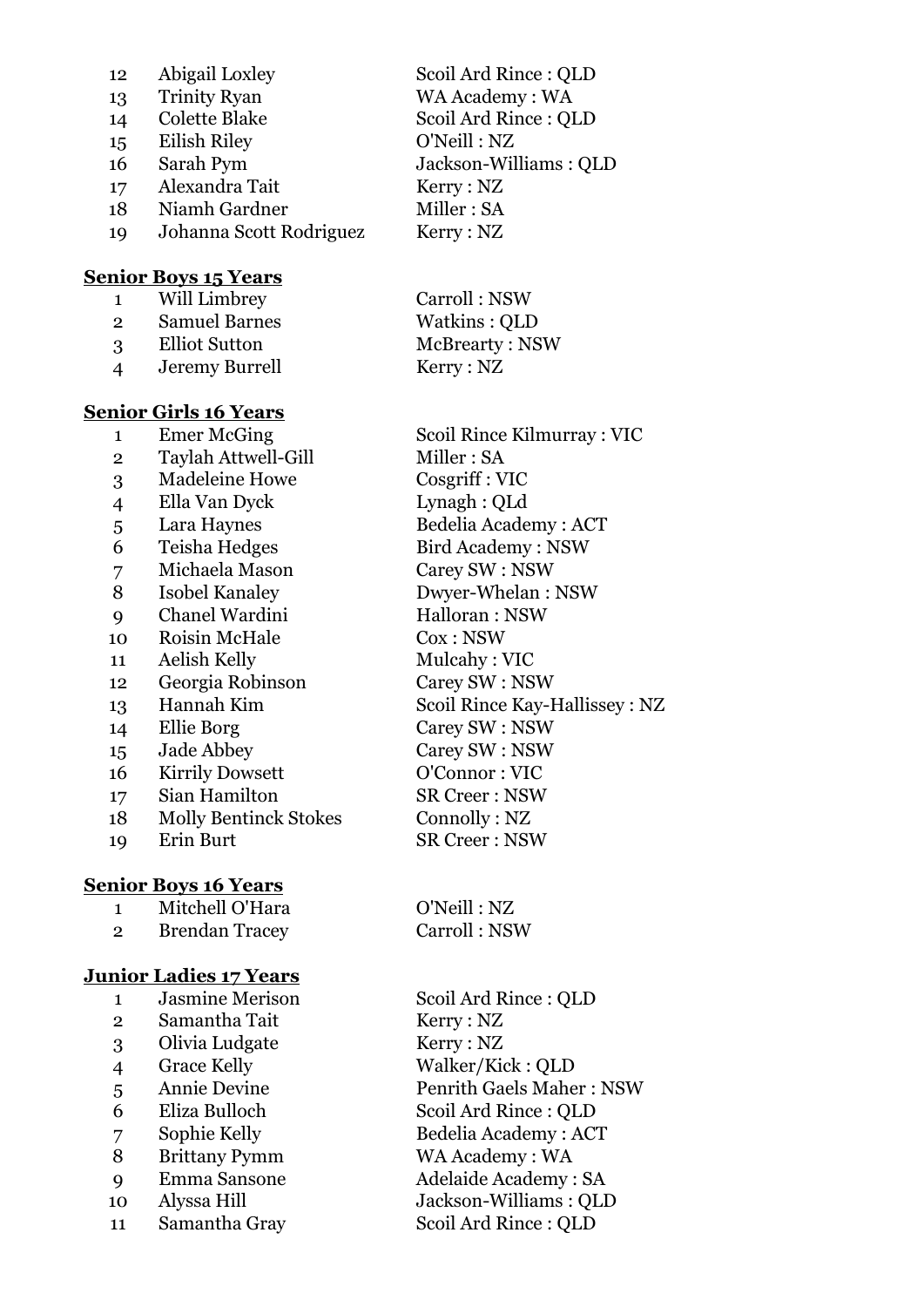### **Junior Men 17 Years**

1 Ethan Kesby Howe : SA

### **Junior Ladies 18 Years**

| 1              | Dakota Courtney            | O'Brien : WA        |
|----------------|----------------------------|---------------------|
| $\overline{2}$ | <b>Brittany Tyson</b>      | WA Academy:         |
| 3              | <b>Emily Harmon</b>        | Dwyer-Whelar        |
| 4              | <b>Charlotte Fletcher</b>  | Walton : NSW        |
| 5              | Georgia Christensen-Walden | ReelJig Irish I     |
| 6              | Aimee Chanter              | WA Academy:         |
| 7              | Kiriana McKay              | <b>QIA Dancers:</b> |
| 8              | Jessica Cathcart           | Adelaide Acad       |
| 9              | Georgia Brooks             | Lynagh: QLD         |
| 10             | Bianca Ziegenfuss          | Walker/Kick:        |
| 11             | Naomi Mason                | Carey SW : NS       |
| 12             | <b>Tahnee Snelleksz</b>    | CM Dance: Ql        |
| 13             | <b>Bridget Exner</b>       | Lynagh: QLD         |
| 14             | Mikaela Maurer             | Watkins: QLD        |
|                |                            |                     |

### **Junior Men 18 Years**

2 Benjamin Wright Watkins : QLD

#### **Ladies 19 Years**

- 1 Chloe Peirce Scoil Ard Rince : QLD 3 Shannon Gore Christine Ayres : VIC 4 Taylor Pymm WA Academy : WA 5 Sophia Ward Crocker : QLD 6 Aine Fitzpatrick McGrath : ACT 8 Sharnae Harris Scoil Ard Rince : QLD 10 Jess Ludgate Kerry : NZ 11 Zoe Lynch Scoil Rince Cashel : SA
- 
- 13 Trinity Schabe Watkins : QLD

# **Men 19 Years**

- 1 Declan Walker Kent Simpson Academy : ACT
- 
- 3 Marcus McEleavey Jackson-Williams : QLD
- 4 Daniel Mac Mahon QIA Dancers : QLD

# **Senior Ladies 20 and 21 Years**

- 1 Natalie O'Connor Dwyer-Whelan : NSW
- 
- 

12 Chelsea Gibson Doyle Academy : NZ 13 Tanya Ojala Fiona-Gaye Moore : NSW

2 Benjamin Seal Fiona-Gave Moore : NSW

demy : WA  $W$ helan : NSW Irish Dancers : NZ demy : WA ncers : QLD e Academy : SA  $Kick : QLD$  $W : \mathrm{NSW}$  $\text{ice} : \text{OLD}$  $:$  OLD  $: QLD$ 

1 Jonty Moore Fiona-Gaye Moore : NSW

 McKenzie Cox Eire Dance Australia : QLd Sarah Leach Fiona-Gaye Moore : NSW Kyra Webb Fiona-Gaye Moore : NSW Caitlin Gray Scoil Ard Rince : QLD

2 Connor Hoy Roberts Academy : SA

2 Alexandra La Sala Melbourne Academy : VIC 3 Lucy Shilling O'Connor Hennigan : Southern Region, Eng